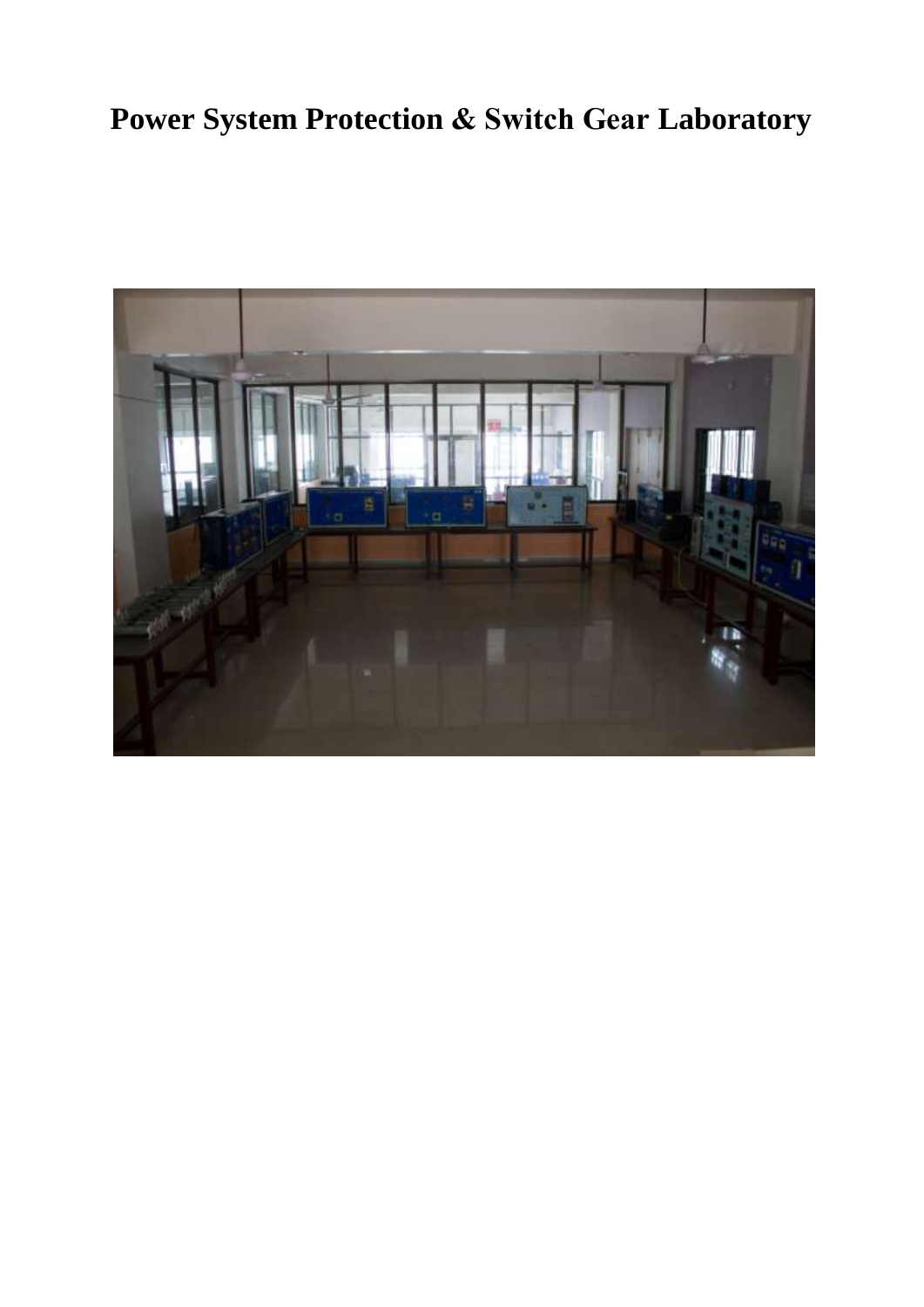## **1) STUDY OF CHARACTERISTICS OF IMDT OVER CURRENT RELAY**

For experiments of plotting of characteristics of relays, three test sets are mounted and wired on three practical panels in Power System Laboratory. The output cannot be guaranteed to be perfectly harmonic free but for demonstration to the students, it serves the purpose.

Following relays of our laboratory can be tested using this test set:

- **1.** Single-phase or three-phase IDMT overcurrent or earth-fault relays giving normal inverse, very inverse or extremely inverse characteristics. (Electromagnetic and static relays).
- **2.** Single-phase instantaneous overcurrent relay (Electromagnetic and static relays).
- **3.** Single-phase definite time overcurrent relay (Electromagnetic and static relays).
- **4.** Single-phase electromechanical thermal relay.

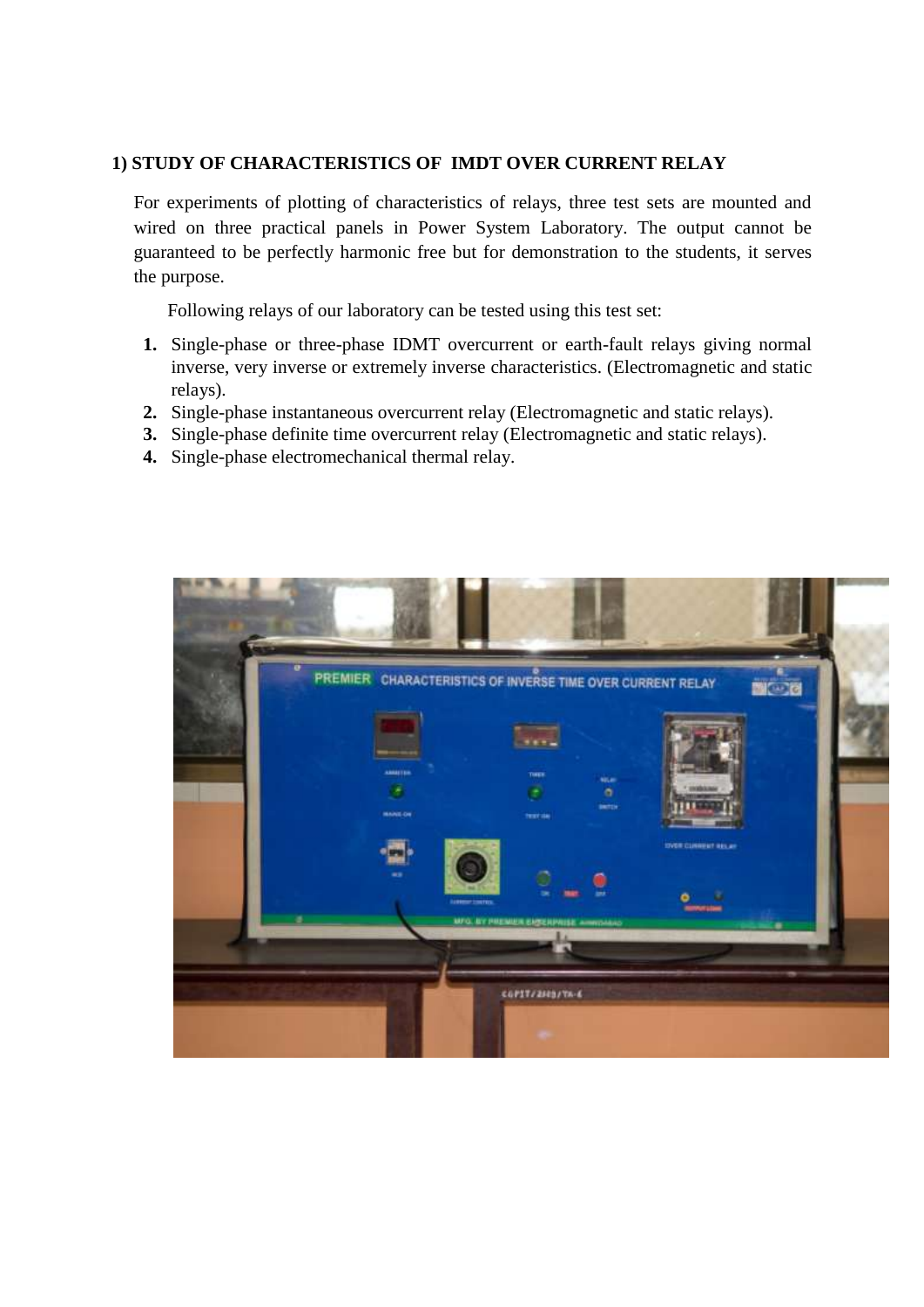# **2) STUDY AND TESTING OF UNDER VOLTAGE RELAY**

| <b>System Parameters</b>   |                                       |  |
|----------------------------|---------------------------------------|--|
| <b>System Voltage</b>      | 230V AC                               |  |
| contactor for isolation    | C1                                    |  |
| <b>Control Transformer</b> | 230 / 110 V AC (for relay sensing)    |  |
| Relay PT sec               | 110V AC                               |  |
| Characteristics            | Definite Time Instantaneous Operation |  |

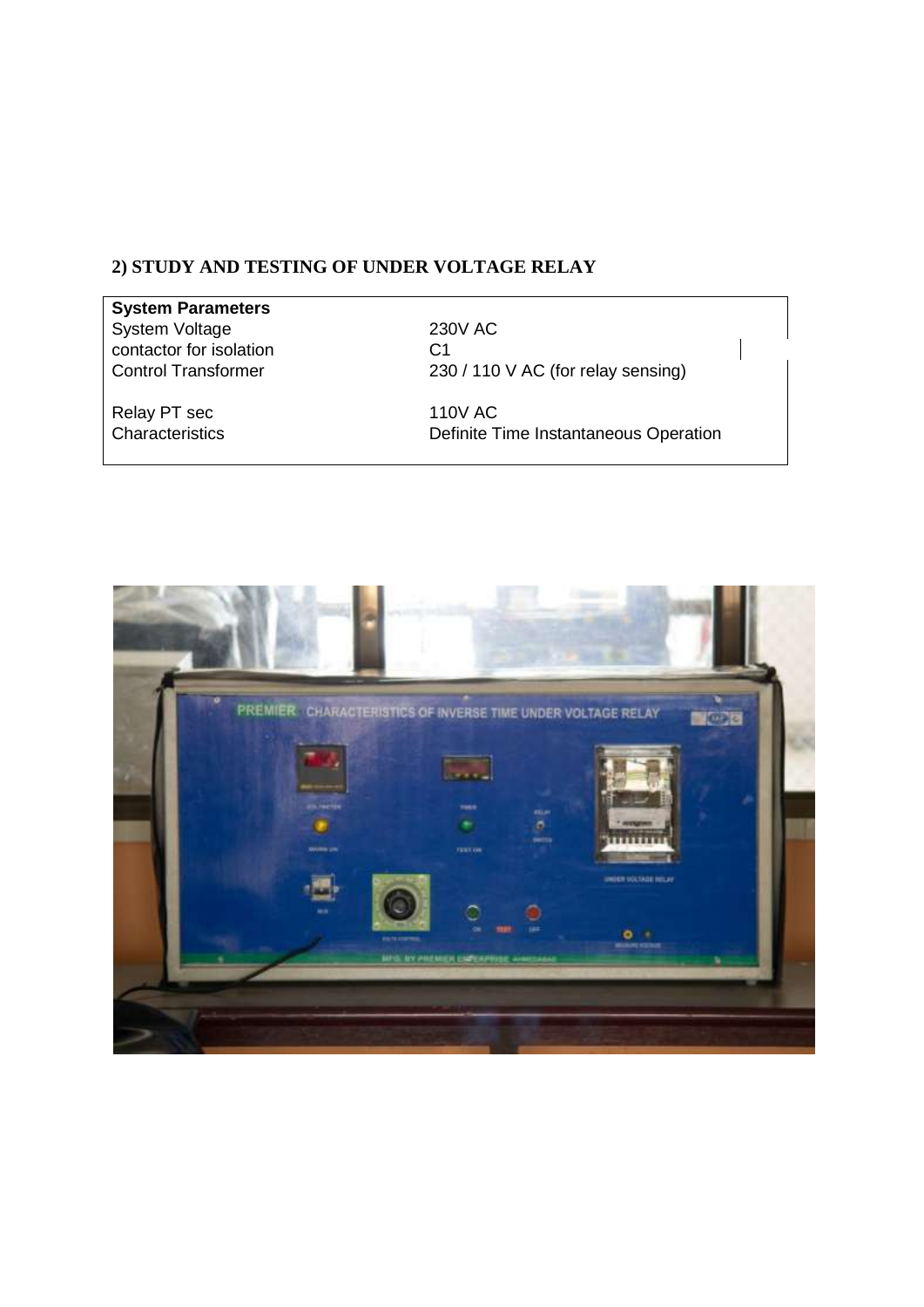### **3) STUDY AND TESTING OF OVER VOLTAGE RELAY**

**System Parameters**  System Voltage 230V AC contactor for isolation C1

Relay PT sec 110V AC

Control Transformer 230 / 110 V AC (for relay sensing)

Characteristics Definite Time Instantaneous Operation

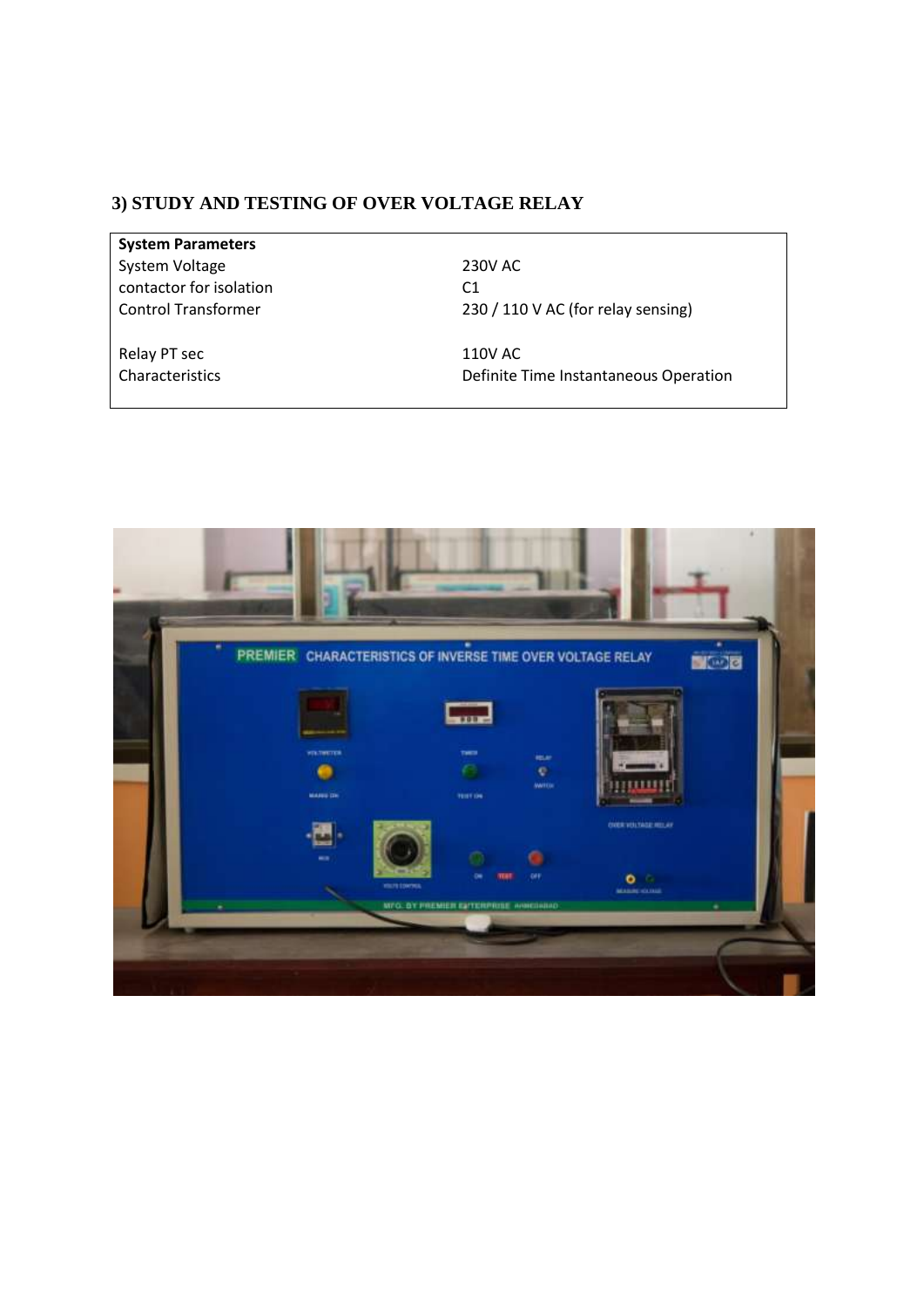# **4) RELAY COORDINATION IN RADIAL FEEDER PROTECTION SCHEME**

The whole of the power system can be subdivided into number of radial feeders fed from one end. Generally such radial feeders are protected by over current (O/C) and earth fault (E/F) relays used as primary relays for 11kV and 66kV lines. For lines of voltage rating beyond 66kV, distance protection is applied as a primary protection whereas O/C and E/F relays are used as back up relays.

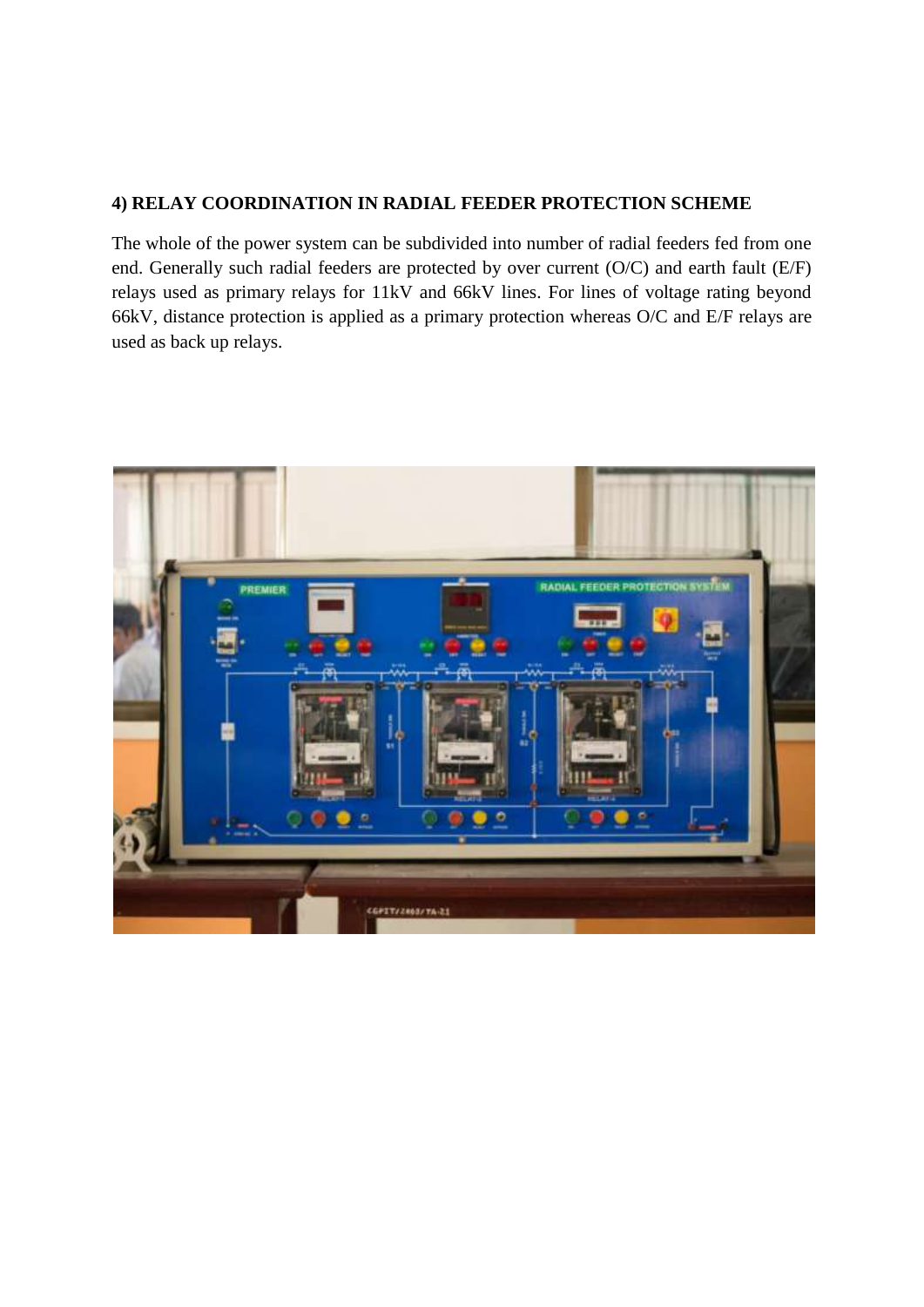#### **5) RELAY COORDINATION IN PARALLEL FEEDER PROTECTION SCHEME**

The demand of electrical energy is increasing day by day with establishment of new industries, commercial buildings, agricultural sectors and residential blocks. Therefore, it is necessary to increase the capacity of the existing transmission line accordingly. One approach for doing so, is by retaining the existing transmission system, and building the new one to carry the extra power; thus transmitting the power through two parallel lines. This forms the network of parallel feeders. The protection of parallel feeders is somewhat complex than that of radial feeder. If a fault occurs on one of the feeder, the fault current will flow from both directions due to presence of another feeder connected in parallel. Generally such parallel feeders are protected by over current (O/C) and earth fault (E/F) relays used as primary relays for 11kV and 66kV lines with an additional feature of directional units to sense the direction of flow of current.

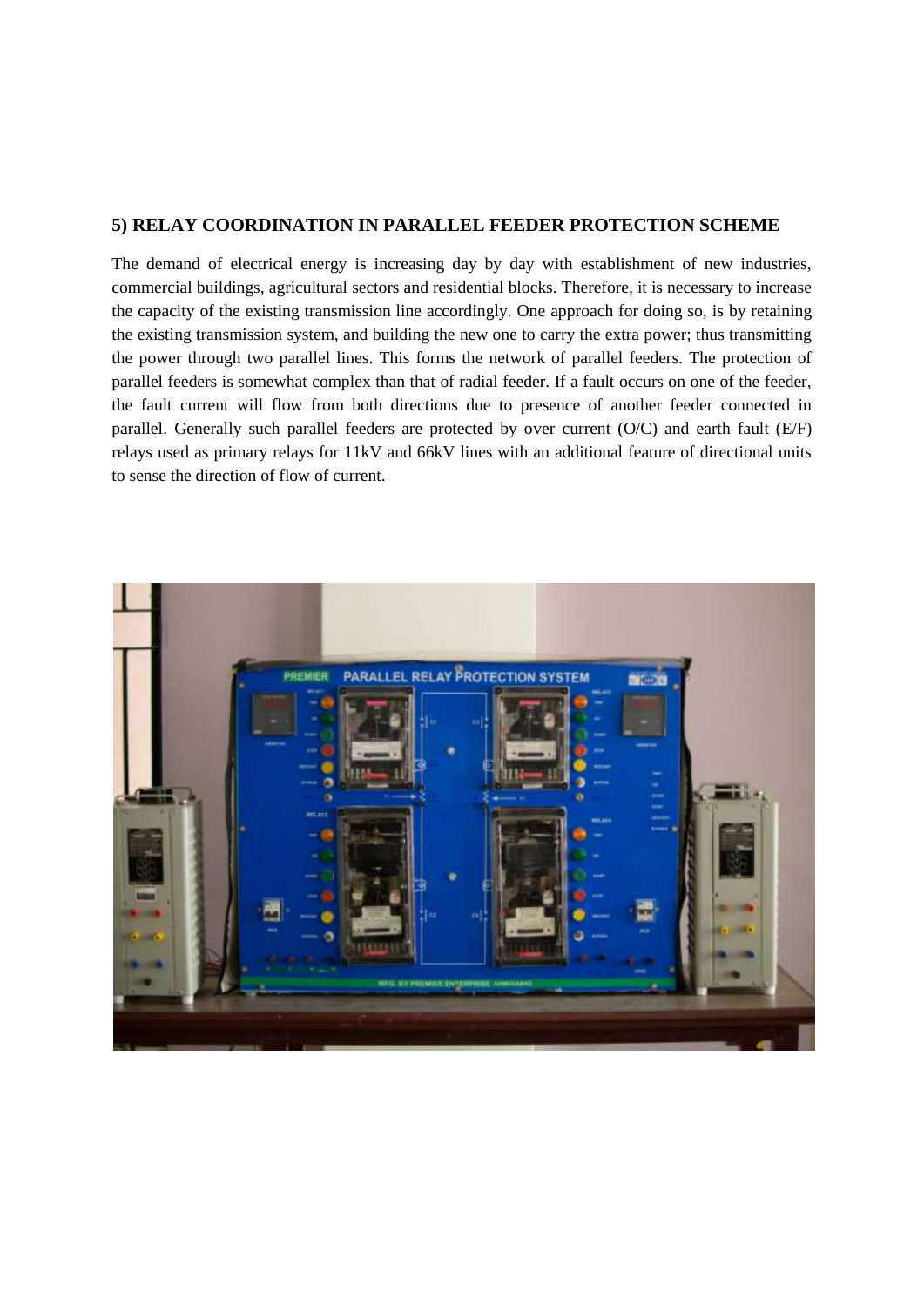## 6) **PERFORM THE PRINCIPLE OF REVERSE POWER PROTECTION**

Failure of prime mover of an alternator (connected to an infinite bus in an interconnected system) leads to motoring of an alternator. The prime mover, in this case, will be damaged. Moreover all class B protections are routed through a low forward power relay to finally result in class A trip of generator. Thus study and practical understanding of reverse power protection is interesting**.**

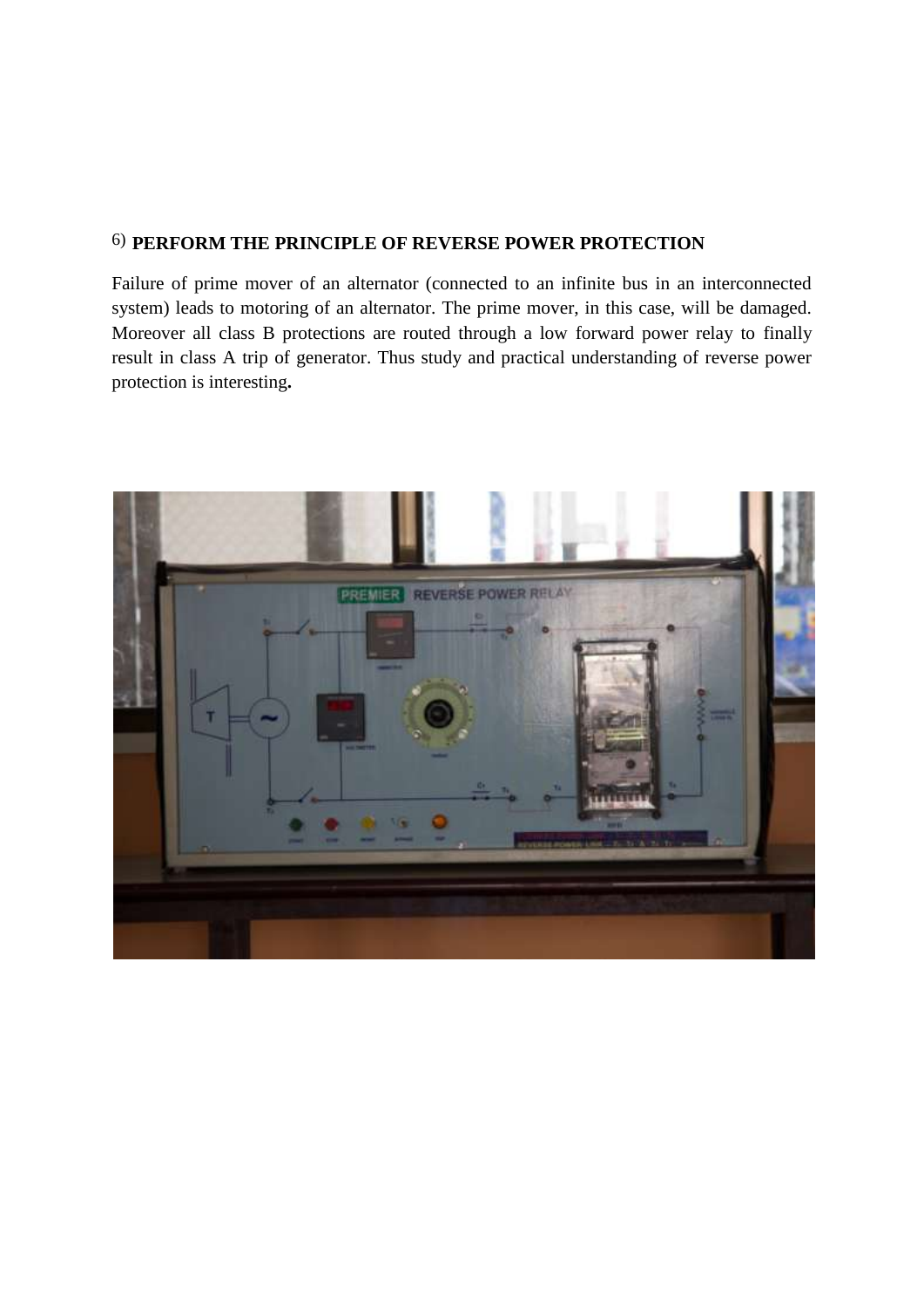# **7) DIFFERENTIAL PROTECTION OF GENERATOR USING ELECTROSTATIC RELAY**

Generator forms the starting point of the power system. It is the costliest and most important equipment of the power system network. An internal fault due to short circuit or ground fault in stator winding may result in enormous damage to the machine; eventually leading the unit shutdown and huge loss of revenue. So, comprehensive protection schemes are used for its protection.



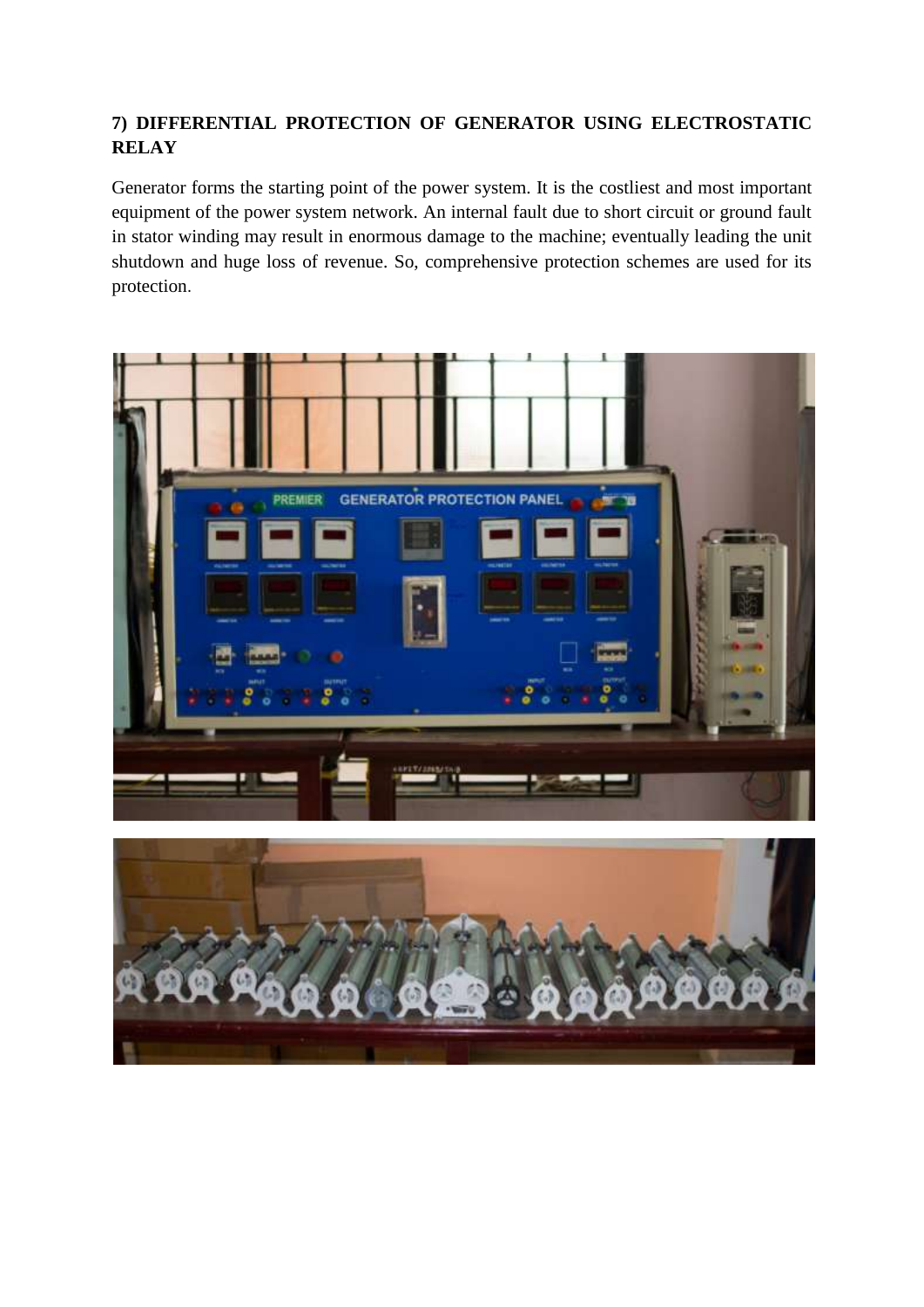# **8) DIFFENTIAL PROTECTION OF TRANSFORMER USING NUMERICAL RELAY**

Transformer is one of the most important devices and the costly equipment of a power system. An internal fault due to short circuit in windings or ground fault in winding may result in enormous damage to the winding and the core. Hence, use of most reliable, fast and selective protective scheme is inevitable here. Differential protection scheme is obsessed with all these features and hence is used in transformer protection. Howsoever, problems do exist. Some problems encountered in differential protection of transformer will be highlighted along with their solutions which would be followed by experimentation and demonstration of differential protection of a 1kVA transformer